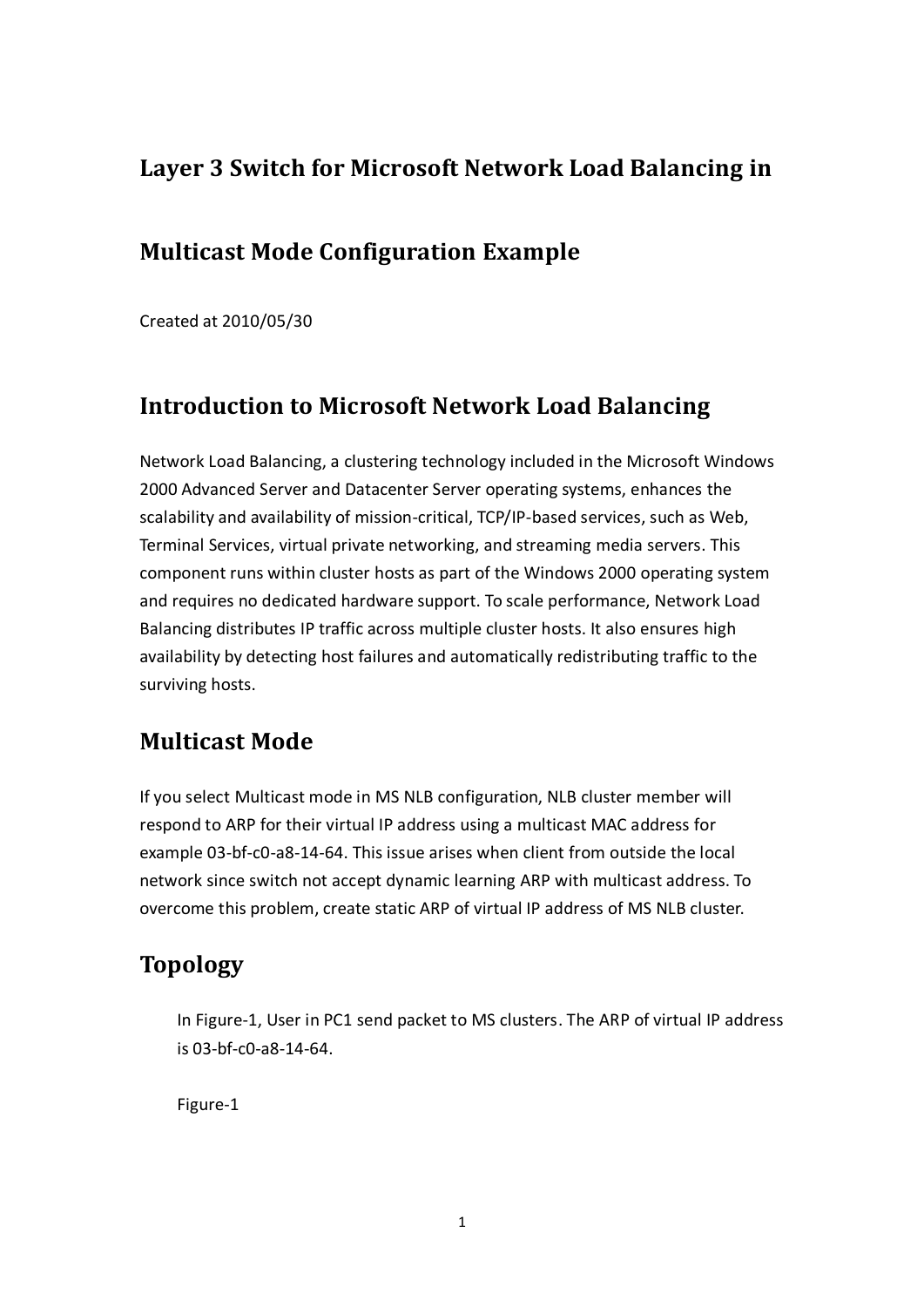

# **Configuration**

The following procedure is required:

| Command                                               | Description             |
|-------------------------------------------------------|-------------------------|
| create arpentry <ipaddr> <macaddr></macaddr></ipaddr> | Create static ARP entry |

The following is the example in this scenario,

# **Switch Configuration**

**#ARP**

**create arpentry 192.168.20.100 03-BF-C0-A8-14-64**

## **Verification**

SwitchA:admin#**show arpentry static**

Command: show arpentry static

ARP Aging Time : 5